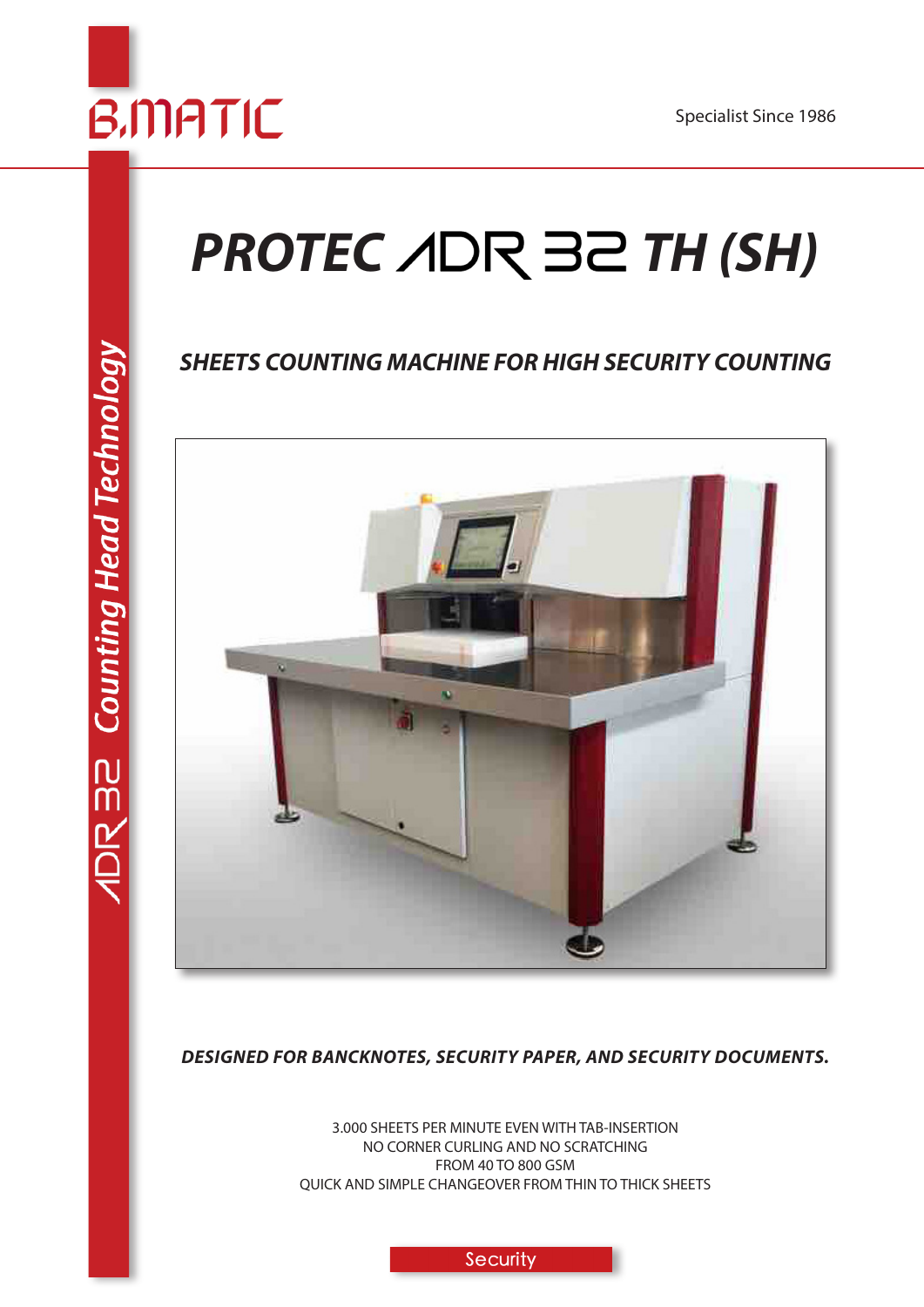## **Security Sheets Counters**

## *"PROTEC ADR 32 TH (SH)" Sheets counting machine for High Security Counting*

*Protec ADR 32 TH (Twin Head )* is the sheets counter of *Protec Line* equipped with two counting heads with **ADR 32** high performance technology. Any difference among these two countings is detected and an alarm raised blocking the ream by pneumatic clamps to guarantee the reliability required in security printing.

It can count on a single head or on two heads simultaneously and counts without corner deformation nor scratches. The counting is done from top downwards.

System programming interface via big touch screen high resolution text free with icon and symbol based dialogue for universal use. This is an extremely robust machine (600 Kg of solid steel) mechanically designed for a professional and durable use.

Three versions are offered, depending on substrate weight as showed by the chart next page.

*Protec ADR 32 SH (Single Head )*is the model with single head but keeping the same structure, technology and solutions designed for the security and high security counting of *Protec ADR 32 TH* .



*STAINLESS STEEL BLOWING TABLE AND PROTECTION GUARD*







*ADR 32 TECHNOLOGY*



## *ADR 32 TECHNOLOGY*

Based on our 25 years long experience in sheets counting, at the end two years of research and development, we have realized the New Counting Head with "ADR 32" technology that keeps the key benefits of previous DUAL SYSTEM counting by twin vacuum palette without corner deformation nor scratching and the widest counting range on the market.

ADR 32 can count sheets from 40 to 800 GSM and insert separation tabs at a speed reaching up to 3.000 sheets per minute thanks to a revolutionary mechanical core and to a latest generation optic fiber electronic.

This technology has been designed and realized to meet the severe standards of *currency sheets counting* but is perfect also for the commercial printing, converting and packaging applications.

#### *These are the key features:*

- Anti-scratch and anti-curl system (the counting head does not press the sheets with its own weight keeping about 0,2 mm off).
- Completely redesigned mechanical core counting and tabbing up to 3.000 sheets / minute.
- Optic fiber system on each head, for reliable and precise counting.
- "Easy clips" system to change from thin to thick substrate (or vice versa) in just a few seconds.
- Counting paper, cardboard and plastic sheets from 40 to 800µM.
- Stabilizer system to count accurately paper with deformed corner surface.

#### *Do not miss the live demos on our YouTube channel through www.bmatic.it*







*NO SCRATCHES NO CURL OPTIC FIBER TECH 3.000 SHEETS/MIN*

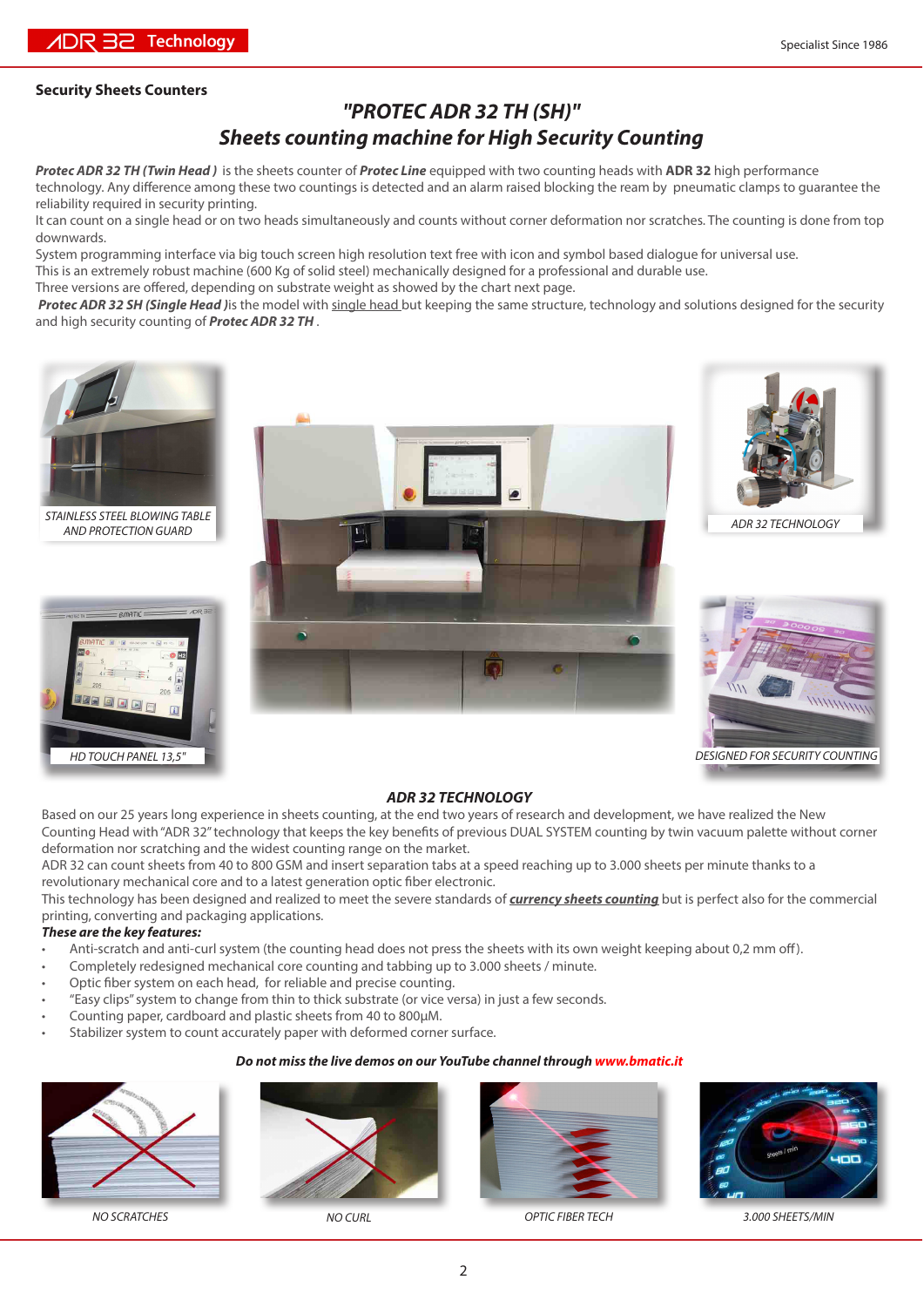## **Security Sheets Counters**

## *"PROTEC ADR 32 TH (SH)"*

## *Sheets counting machine for High Security Counting*

## **Standard Functions**

The technical data valid for Protec ADR 32 TH (Twin Head ) and Protec ADR 32 SH (Single Head )

- Working mode: single head / on two heads simultaneous counting.
- Counting with or without accruing the pack total into a general total.
- Setting of a target value and alarm in case of different counting.
- Machine advising the suitable settings for the current job.
- Storing up to 8 counting settings.
- Periodical maintenance deadline notification.
- Pneumatic blocking of the ream in case of counting error.
- Simultaneous counting of the packs on two corners with alarm in case of error (only for Protec ADR 32 TH (Twin Head )

## **Functions and Characteristics**

| <b>Model</b>                                                        | Protec ADR 32 TH (SH)         |                                    |                |  |  |  |
|---------------------------------------------------------------------|-------------------------------|------------------------------------|----------------|--|--|--|
| <b>Type</b>                                                         | L                             | н                                  | W              |  |  |  |
| Anti-scratch and anti-curl technology                               | X                             | X                                  | X              |  |  |  |
| Speed with or without tab insertion (sheets per minute) *           | Max 3.000                     | Max 3.000                          | Max 3.000      |  |  |  |
| Sheets weight range, GSM*                                           | From 40 to 300                | From 200 to 800                    | From 40 to 800 |  |  |  |
| Maximum pack height *                                               | $20$ (cm)                     | $20$ (cm)                          | $20$ (cm)      |  |  |  |
| Optic fibre technology for counting                                 | X                             | X                                  | X              |  |  |  |
| Counting head positioning system by optic fiber                     | X                             | X                                  | X              |  |  |  |
| Deformed corners accurate counting with "Stabilizer System" *       | X                             | X                                  | X              |  |  |  |
| "Easy Clips" system for counting plates replacement                 | X                             | X                                  | X              |  |  |  |
| High definition touch screen color panel with symbol                | X                             | X                                  | X              |  |  |  |
| Counting program storing function (8 levels)                        | X                             | X                                  | X              |  |  |  |
| Air floatation table                                                | X                             | X                                  | X              |  |  |  |
| Tab insertion - Min sheets (with 500 sheets of 80 GSM) * (optional) | $5(10) - O$                   | $5(10) - O$                        | $5(10) - O$    |  |  |  |
| Sheets detection cross checking on each head                        | O                             | $\circ$                            | $\circ$        |  |  |  |
| Ethernet connection and USB port                                    | $\Omega$                      | $\Omega$                           | $\Omega$       |  |  |  |
| Variable tabbing function                                           | $\circ$                       | $\circ$                            | $\circ$        |  |  |  |
| Data export software and hardware                                   | $\circ$                       | $\circ$                            | $\circ$        |  |  |  |
| Sheets size (mm)                                                    |                               | Min 297x210(mm) - Max 800x1050(mm) |                |  |  |  |
| Table height                                                        |                               | mm 880 (+/- 20)                    |                |  |  |  |
| Dimensions / weight                                                 | 228x153x145,4h (cm) / 600 (Kg |                                    |                |  |  |  |
| Power supply                                                        |                               | 230 VAC, 50/60 hz, 16A             |                |  |  |  |

 $X =$  included  $O =$  optional

\* Technical data subject to circumstances such as sheets type, quality, weight, presentation and depending on the number of sheets in counted pack. We also reserve to update them without notice further to a development process. Images and diagrams are purely for illustrative purposes. Detailed information are to be found uniquely in the Operating and Service Manual of the machines.

#### *ACCESSORIES*

- *• Silent Air Compressor*
- *• Professional paper jogger:* Side flaps activated pneumatically and adjustable jogging intensity.
- *• Automatic stack lifter and pallet truck.*

#### *CERTIFICATIONS AND TESTS*

ADR 32 has been submitted to intense runs of functional and duration tests such as prescribed by quality procedures according to ISO 9001 norms. Simulations of heavy duty cycles with a wide range of sheets types \*\*, evidenced low wear levels for the mechanical parts, a perfect stability of the electronic components and of the machine software.

\*\* Tests effected in conformity with the prescriptions of the Operating and Service Manual